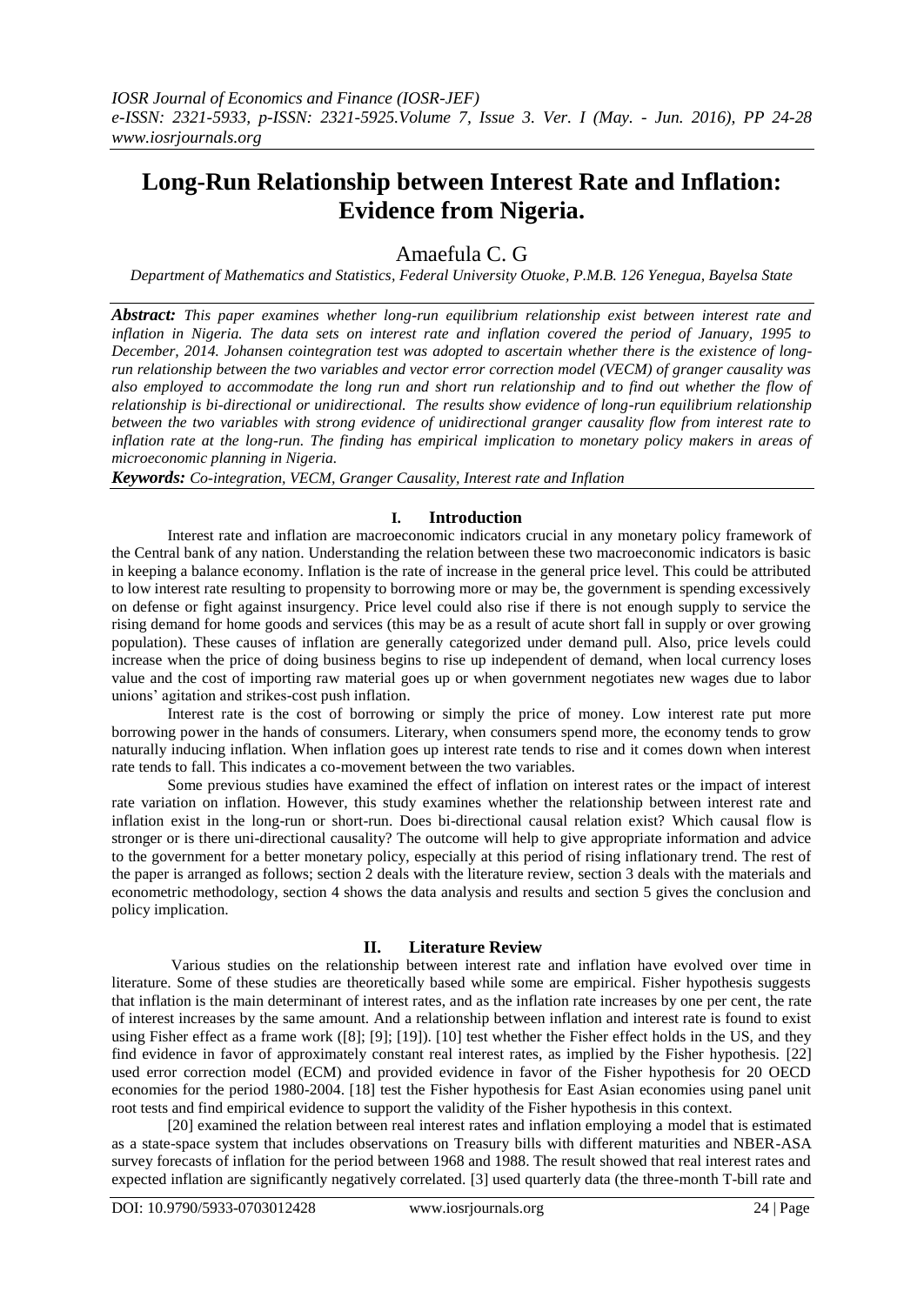the implicit price deflator for total consumption expenditure) for the US to test the long-run relationship between nominal interest rates and inflation through cointegration analysis. Their showed that a 1 percent increase in inflation yields a 1.34 percent increase in the nominal interest rate. After adjusting for tax effects, this effect is found to be 0.97, which is almost equal to unity. [15] assessed the impact of inflation uncertainty on interest rate within the Fisher hypothesis framework in the UK with a quarterly data from 1958:4 to 1994:4, applying heteroscedastic models, his results showed that both the expected inflation and conditional variability of inflation affect the UK three month Treasury- bill rate

[11] have confirmed a relationship between interest rate and inflation rate in the long-run. [21] examined the relationship between inflationary expectations and the variations in interest rate in Nigeria using the Generalized Method of Moment (GMM) estimator. Their results indicate that the effect of interest rate variation on expected inflation in Nigeria is negative and significant. [14] investigated the interaction between nominal interest rates and inflation for Turkey over the period of 1984-2003.. Their result supports the idea that there is a long-run relationship between interest rates and inflation for Turkish markets. They also find that causality exists in only one direction from nominal interest rates to inflation.

## **III. Materials And Econometric Methodology**

#### *3.1 Data Source and Variable Definition*

The two sets of time series data consist of monthly deposit rate and consumer price index (CPI) obtained from the published ([1] and [2]) statistical bulletin. And the data sets cover the period of 1985M1 to 2014M12. The two variables are defined as follows; Interest rate is represented as ITR and inflation is represented as IFR (consumer price index is used as proxy for inflation).

#### *3.2 Unit Root Test*

Many macroeconomic time series have time varying mean, covariance and exhibit non-stationary behavior. Unit root tests are important in examining the order of integration of a time series data. Several unit root test have evolve over time in literature. But the study will use the Augmented Dickey-Fuller (ADF) test since there is no level shift in the variables and the sample size is large. Investigating whether a sequence contains a unit root, consider the [4] and [5] tests as follows;

$$
\Delta y_{t} = \alpha_{0} + \alpha_{1}t + \phi y_{t-1} + \sum_{j=1}^{p-1} \beta_{j} \Delta y_{t-j} + u_{t}
$$
\n(1)

$$
\Delta y_{t} = \alpha_{0} + \phi y_{t-1} + \sum_{j=1}^{p-1} \beta_{j} \Delta y_{t-j} + u_{t}
$$
\n(2)

$$
\Delta y_{t} = \phi y_{t-1} + \sum_{j=1}^{p-1} \beta_{j} \Delta y_{t-j} + u_{t}
$$
\n(3)

In (1) there is both the drift term and the deterministic trend. The drift term is excluded in (2) and (3) excludes both the intercept term and the deterministic trend. The null hypothesis H<sub>0</sub>:  $\phi$  =0 versus the alternative H<sub>1</sub>:  $\phi$ <0. If the ADF test statistic is greater than 1%,5% and 10% critical values, the ADF test null hypothesis of a unit root is accepted.

#### *3.3 Co-Integration*

The concept of co-integration provides a strong framework that allows us to describe the existence of an equilibrium, or stationary relationship among two or more non-stationary time series. In other words, if two or more time series have the same order of integration, having moments such as means, variances and covariances varying with time, and there exist some linear combination of these series that defines the equilibrium relationship with time invariant linear properties, such variables are said to be co-integrated. According to [12] and [7], variables are called co-integrated if they have a common stochastic trend. When two or more time series are co-integrated the variables are said to have a long equilibrium relationship. A test for co-integration offers a useful method of distinguishing meaningful regression from the one [23] called 'nonsense' and [13] referred as 'spurious'.

Engle and Granger (1987) proposed a regression of  $y_t$  on  $x_t$  such that

$$
y_t = \alpha_0 + \alpha_1 x_t + u_t \tag{4}
$$

In (4),  $y_t$  and  $x_t$  are co-integrated if they have the same order of integration and residual  $u_t$  is stationary. [4] argued that the Engle and Granger co-integration is sensitive to the choice of response variables; hence, the test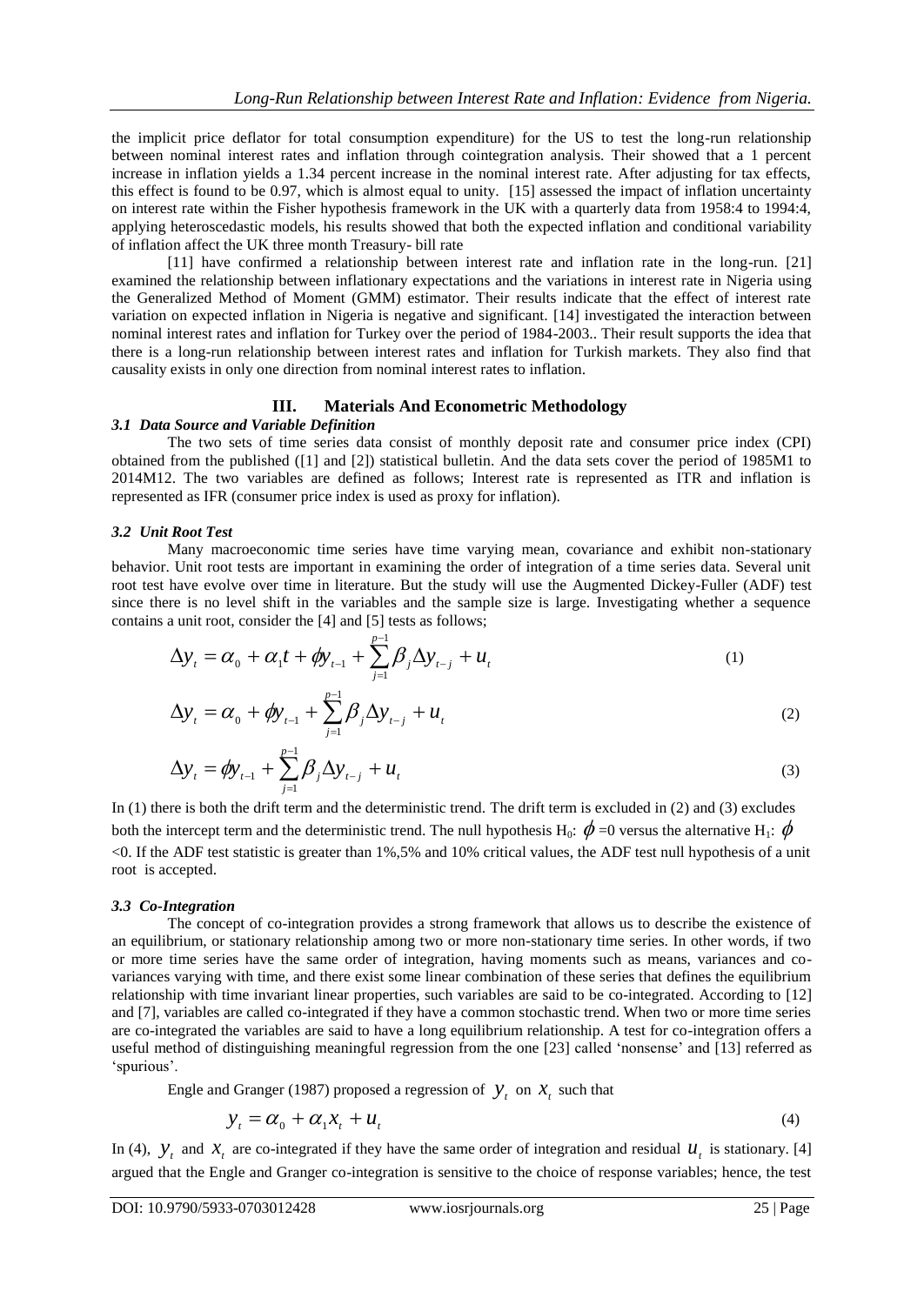result may not be consistent. However, co-integration in this study is based on ([16], [17]) method which is represented as follows;

$$
\Delta y_t = \Pi y_{t-1} + \sum_{i=1}^{p-1} \Gamma_i \Delta y_{t-i} + Bx_i + \varepsilon_t
$$
\n<sup>(5)</sup>

Where,  $\Pi = \sum \Lambda_i - I$ ,  $\Gamma_i = -\sum \Lambda_i$ ,  $\Pi = \sum_{i=1}^p \Lambda_i - \mathbf{I}$ ,  $\Gamma_i = -\sum_{j=i+1}^p \Lambda_j$  $\sum_{j-i+1}^{i}$ *p*  $\sum_{i=1}^{n} \Lambda_i - I$ ,  $\Gamma_i = -\sum_{j=i+1}^{n} \Lambda_j$ ,  $x_t$  is a d-vector of deterministic variables,  $y_t$  is a k-vector of

integrated I(1) variables,  $\mathcal{E}_t$  is a vector of white noise with zero mean and finite variance. The number of cointegrating vector is represented by the rank of coefficient matrix  $\Pi$  .

This method estimates the  $\Pi$  matrix in an unrestricted form and then test if one can reject the restriction imposed by the reduced rank of  $\Pi$ . The likelihood ratio (LR) test for the hypothesis that there are at most r cointegration vectors is known as the trace test statistic.

#### *3.4 Granger Causality Test-VECM*

If two time series are co-integrated the vector error correction model is a suitable modeling framework. The VECM for the case of ITR and IFR can be written as follows;

$$
\Delta IFR_t = \alpha_c + \beta_c ECT_{t-1} + \sum_{i=1}^{n} \tau_{ci} \Delta ITR_{t-1} + \sum_{i=1}^{m} \lambda_{ci} \Delta IFR_{t-1} + \varepsilon_{ct}
$$
\n
$$
\tag{6}
$$

$$
\Delta T R_{t} = \alpha_{s} + \beta_{s} E C T_{t-1} + \sum_{i=1}^{n} \tau_{si} \Delta T R_{t-1} + \sum_{i=1}^{m} \lambda_{si} \Delta I F R_{t-1} + \varepsilon_{st}
$$
\n<sup>(7)</sup>

Where, ECT is the lagged error correction term derived from the long-run co-integrating relationship.  $\beta_i$  ( $i = c, s$ ) are adjustment parameter coefficients,  $\Delta$  is a difference operator and  $\varepsilon_{ii}$ 's are random error terms assumed to be uncorrelated with mean zero.  $\lambda_i$  and  $\tau_i$  ( $i = c, s$ ) are the short-run or long term parameter.

Testing for the significant of parameter coefficients i.e is testing H<sub>0</sub>:  $\lambda_{ci}$  =0 for all i and H<sub>0</sub>:  $\lambda_{si}$  for all i in (6) and (7) respectively will help in identifying the source of causation. Note that the significant of the  $\beta_c$ and  $\beta$ <sub>s</sub> can be tested in (6) and (7). The significant of the  $\beta$ <sub>i</sub>'s ( $i = c, s$ ) indicate how fast deviations from the long run equilibrium are eliminated by changes in each variable. The test can be accomplished via the F-test. If  $\beta_c$  =0 or  $\beta_s$  =0, it indicate granger non-causality in the long run equilibrium or weak exogeneity. For the IFR and ITR, this means the both variables do not respond to a deviation from long-run relationship in the previous time period.

#### **IV. Data Analysis And Results**

The results in Table 1-3 show the analysis of the unit root test using ADF unit root test, cointegration and error correction model.

| <b>Variable</b> | <b>Test</b> | <b>Deterministic</b> | Lags     | <b>Test</b> | critical values |           | <b>Result</b> |                |
|-----------------|-------------|----------------------|----------|-------------|-----------------|-----------|---------------|----------------|
|                 |             | <b>Terms</b>         |          | value       | 1%              | 5%        | 10%           |                |
|                 |             |                      | $^{(1)}$ | 3.4033      | $-3.4576$       | $-2.8734$ | $-2.5732$     | Not            |
| <b>IFR</b>      |             | C, t                 |          | $-0.2662$   | $-3.9969$       | $-3.4287$ | $-3.1378$     | Stationary     |
|                 | ADF         |                      | $^{(1)}$ | $-15.9265$  | $-3.4577$       | $-2.8735$ | $-2.5732$     |                |
| $\triangle$ IFR |             | $C_{\rm t}$          |          | $-16.8287$  | $-3.9971$       | $-3.4288$ | $-3.1379$     | Stationary     |
|                 |             |                      | $\Omega$ | $-2.3306$   | $-3.4576$       | $-2.8734$ | $-2.5732$     | Not Stationary |
| <b>ITR</b>      |             | $C_{\rm t}$          |          | $-2.4841$   | $-3.9969$       | $-3.4287$ | $-3.1378$     |                |
|                 | ADF         |                      | $\Omega$ | $-15.9044$  | $-3.4577$       | $-2.8735$ | $-2.5732$     |                |
| $\triangle ITR$ |             | $C_{\rm t}$          |          | $-15.8742$  | $-3.9971$       | $-3.4288$ | $-3.1379$     | Stationary     |

**Table1. Unit Root Test using ADF**

The result of Table 1 shows that inflation and interest rate are nonstationary in their level series and stationary after first difference. This indicates that the variables have the same order of integration, that is I(1). The lag order used in the ADF unit root test were suggested by the model selection criteria.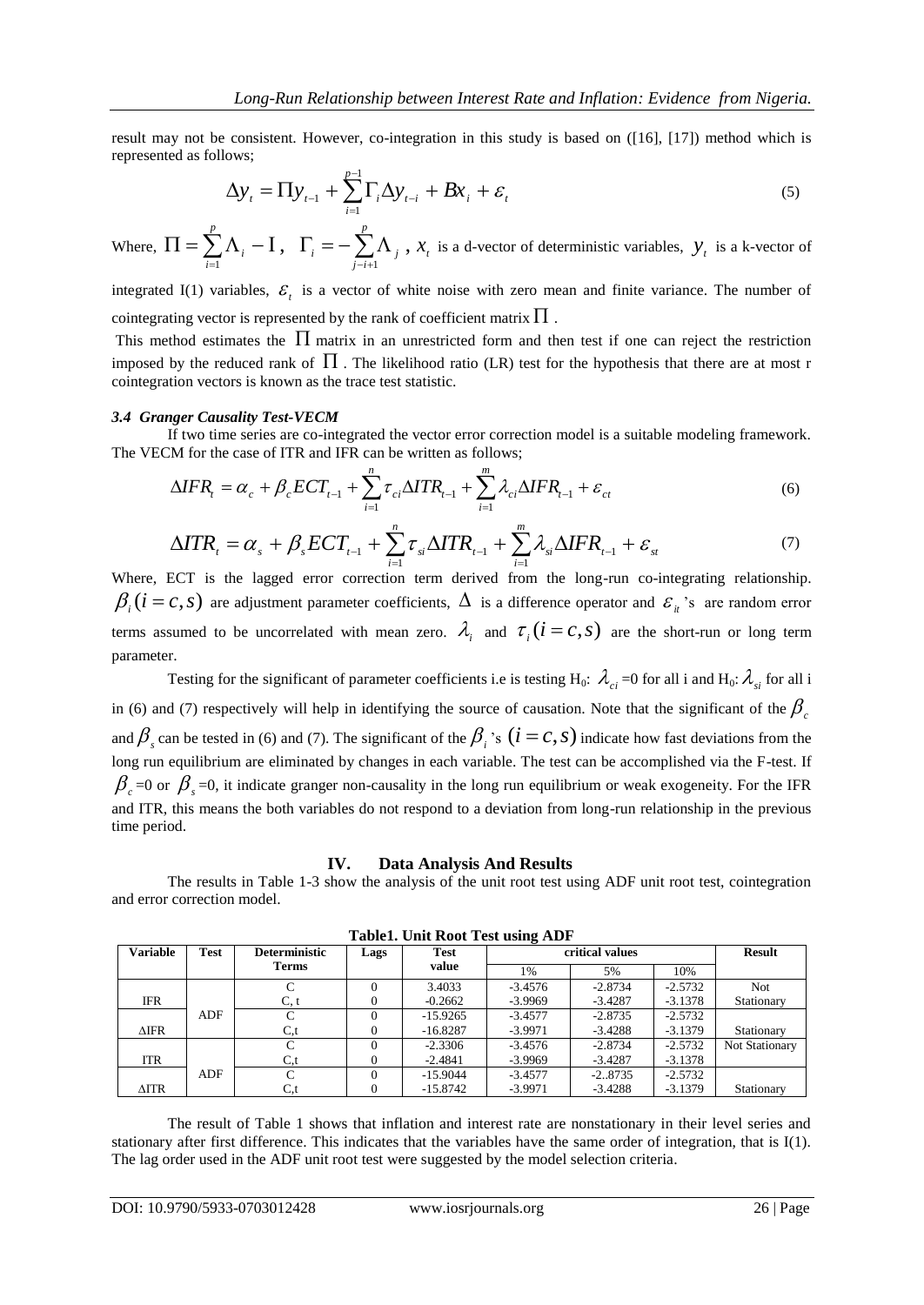| TUDIO SI TIID TICDUID OL O'OIIUIDOII COINDOLLUOLOII TODD |                              |                        |                     |        |  |  |
|----------------------------------------------------------|------------------------------|------------------------|---------------------|--------|--|--|
| Null Hypothesis $H_0$                                    | Alternative Hypothesis $H_1$ | <b>Trace statistic</b> | Critical value (5%) | Prob.  |  |  |
| $r = 0$                                                  | * = 1                        | 30.14379               | 25.87211            | 0.0138 |  |  |
|                                                          | = 1                          | 10.38339               | 12.51798            | 0.1108 |  |  |

**Table 2. The Result of Johansen Cointegration Test**

Trace test indicates 1 cointegrating eqn(s) at the 0.05 level

The result of Table 2 above shows that we reject the null hypothesis that  $r = 0$  at 5% level as both the trace statistic value are greater than the 5% critical value. Hence, there is one cointegration relationship between interest rate and inflation.

| <b>Variable</b>                          | <b>Coefficients</b>                      | <b>Standard error</b> | t-statistic |  |  |  |  |
|------------------------------------------|------------------------------------------|-----------------------|-------------|--|--|--|--|
| $\Delta IFR$ , is the dependent variable |                                          |                       |             |  |  |  |  |
| $\alpha_c$                               | 0.645797                                 | 0.09810               | 6.58312*    |  |  |  |  |
| $\mathit{ECT}_{t-1}$                     | 0.013581                                 | 0.00407               | 3.33677*    |  |  |  |  |
| $\triangle ITR_{t-1}$                    | $-0.058078$                              | 0.09460               | $-0.61392$  |  |  |  |  |
| $\triangle ITR_{t-2}$                    | $-0.053962$                              | 0.09443               | $-0.57144$  |  |  |  |  |
| $\triangle IFR_{t-1}$                    | $-0.091078$                              | 0.06613               | $-1.37720$  |  |  |  |  |
| $\overline{\Delta IFR}_{t-2}$            | 0.059688                                 | 0.06628               | 0.90058     |  |  |  |  |
|                                          | $\Delta T R_t$ is the dependent variable |                       |             |  |  |  |  |
| $\alpha_c$                               | $-0.022807$                              | 0.06779               | $-0.33646$  |  |  |  |  |
| $ECT_{t-1}$                              | $-0.000403$                              | 0.00281               | $-0.14316$  |  |  |  |  |
| $\triangle ITR_{t-1}$                    | $-0.023424$                              | 0.06537               | $-0.35833$  |  |  |  |  |
| $\triangle ITR_{t-2}$                    | 0.095603                                 | 0.06525               | 1.46515     |  |  |  |  |
| $\triangle IFR_{t-1}$                    | 0.056636                                 | 0.04570               | 1.23938     |  |  |  |  |
| $\overline{\Delta IFR_{t-2}}$            | $-0.046047$                              | 0.04580               | $-1.00547$  |  |  |  |  |

**Table 3. The result of VEC Model of equation (6) and (7)**

Source: computed by the author. The symbol (\*) indicates significant at 5%

Table 3 shows the result of VEC model. The result seems not to indicate any short-run relationship between interest rate and inflation in Nigeria as t –values are not significant at 5% level. This result implies weak relationship between interest rate and inflation in the short-run. However, the coefficient of ECT in Equation (6) has a t-statistic of 3.33677 and it is significant at 5% level indicating long-run Granger causality exist from interest rate to inflation, while the reverse does not. The results also indicate that last 1 month and 2 months changes in interest rate exhibit negative effect on changes in inflation, but none is significant. Also, last 1 month and 2 months changes in inflation rate exhibit negative and positive effect on changes in interest rate respectively, but none is significant. These results imply non existence of short term relationship between interest rate and inflation.

# **V. Conclusion And Policy Implication**

The paper examined whether there exist long run between Interest Rate and Inflation in Nigeria. The ADF unit root test was employed to check the order of integration of the two time series variables. Johanson cointegration test was used to establish the cointegration rank via trace statistic. And the VECM was adopted to model the short-run and long-run equilibrium relationship and the causality analysis.

The result showed that both variables have the same order of integration and long-run equilibrium relationships exist between them. The result strongly indicates that interest rate does Granger cause inflation rate at the long-run and however, there exist weak evidence of Granger causal relation between the two variables in the short-run. The result implies that when the cost of borrowing money is low, it tends to spur inflation at the long run.